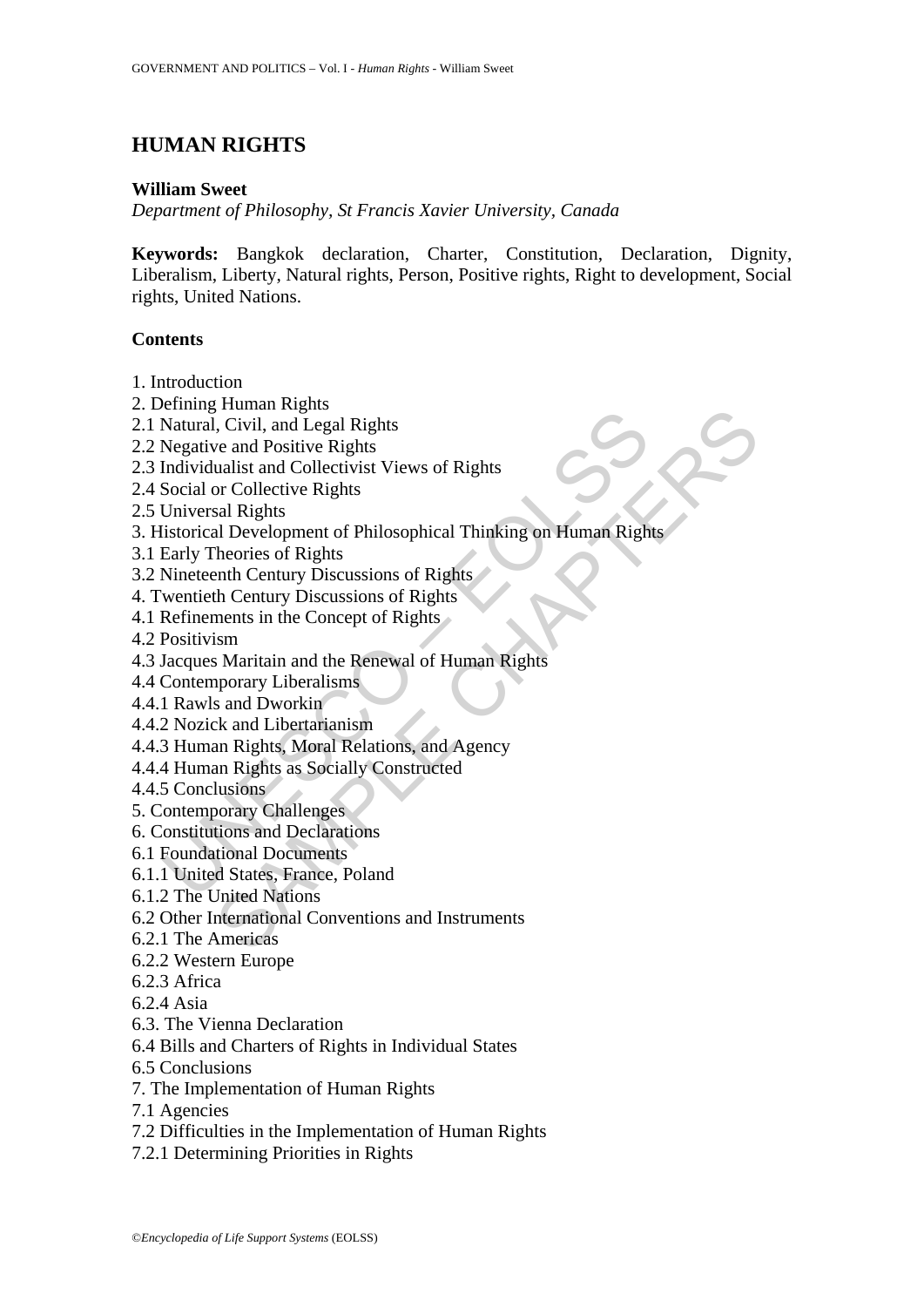7.2.2 Limited Means 7.2.3 Authoritarian Regimes and Cultural Relativism 7.3 Responses to Difficulties in Implementation 8. Trends in the Discussion and Political Recognition of Rights 8.1 Philosophical Trends 8.2 Political Trends Bibliography Biographical Sketch

#### **Summary**

It constitutes a human right, and theories of the nature, source, lian rights clearly reflect changes in underlying views of the nature and the relation of the person to the community. Thus, one not the last 400 years, fro itutes a human right, and theories of the nature, source, limits, and kind<br>titutes a human right, and theories of the nature, source, limits, and kind<br>the relation of the person to the community. Thus, one notes a general<br> The concept of human rights has had a rich history, beginning with the early discussions of the seventeenth century. There have been changes in the general understanding of what constitutes a human right, and theories of the nature, source, limits, and kinds of human rights clearly reflect changes in underlying views of the nature of the human person and the relation of the person to the community. Thus, one notes a general shift, over the last 400 years, from the view of the person, as a self-interested, autonomous being requiring a freedom from external coercion reflected in a few basic civil and political rights, to a "thicker" view of a person as social—and, in some cases, as fundamentally determined by social context—requiring a wide range of positive social, economic, and cultural rights. There has also been a movement away from providing a metaphysical or moral argument or foundation of rights, to a kind of phenomenological approach which regards rights simply as shared values or principles that people generally recognize. (Though there have been such shifts, the "early" view of the person and of natural, human rights is still influential in philosophical and political discussion.) Despite these changes, what lies at the root of the recognition of human rights is the notion of human dignity and value. It is for this reason that appeals to or for human rights have been central to movements for political change, particularly in the twentieth century. One can expect continuing discussion and debate about the utility and value of (a discourse of) human rights as society grapples with the question of what respect for human dignity and value entails.

## **1. Introduction**

The concept of "human rights," and the allied notion of "natural rights," has had an important place in political discourse since the late nineteenth century. The origins of the concept of human rights can, however, be traced much farther back in time, with some authors arguing that it has its roots in mediaeval or even classical Greek thought. Nevertheless, it was not until the seventeenth century (with Hugo Grotius [1583–1645] in *De Jure Belli Ac Pacis* [*The Rights of War and Peace*] [1625]) that the term "rights" began to be clearly articulated, and not until Thomas Hobbes (1588–1679) and those who followed him (e.g. the Levellers, John Milton, John Locke, and George Savile, Marquis of Halifax) that it came to have a central role in political, social, and philosophical thought.

Broadly speaking, "human rights" are freedoms or powers that are or can be claimed by human beings, that enable them to engage in certain activities—with (at least) correlative obligations on others not to interfere—and that are derived from the dignity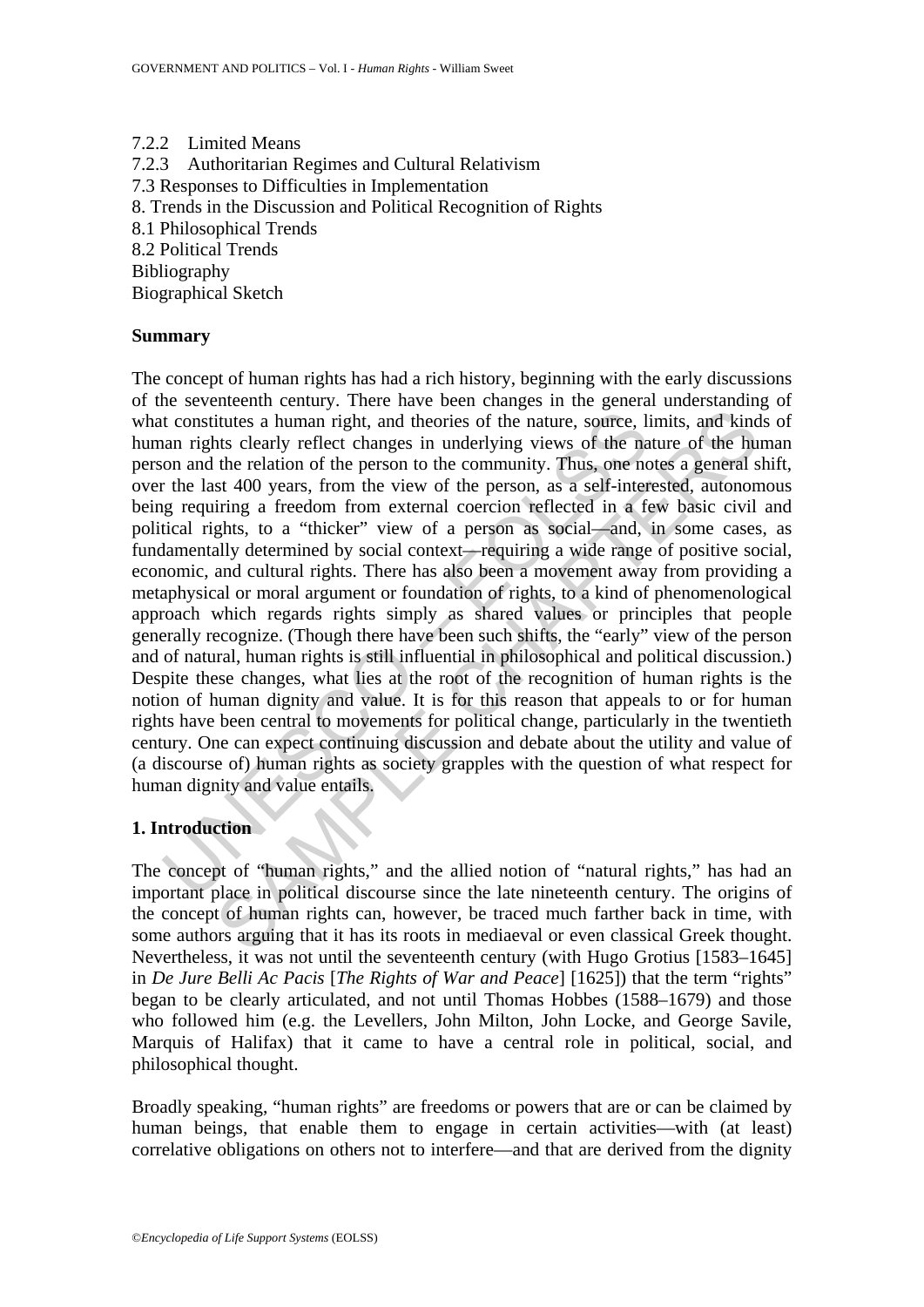and worth inherent in (or ascribed to) the human person. Such rights are frequently considered to be universal and to be necessary to the enjoyment of life.

Generally, these rights include rights to life, liberty, the security of the person, property, equal protection of the law, freedom of conscience and thought, free religious practice and expression, peaceful assembly and association, and to take part in the government of one's country. In addition, some have argued that there are other cultural and economic rights, such as rights to the free development of one's personality, to participate in the cultural life of the community, to marry, to have a family, to social security, to work and to receive just remuneration, to rest and leisure, to housing, to a standard of living adequate for the health and well-being, and to education.

The development of the concept of human rights is largely coextensive with the development of liberalism (see chapter *Liberalism*), and liberal political philosophies are almost invariably committed to the defense of human rights. [It might be suggested that utilitarianism, which is liberal but emphasizes a collective good that takes priority over rights, is an exception to this, but this is a matter of some debate. See J. S. Mill's *On Liberty* (1859) and "Use and Abuse of Some Political Terms" (1832).] Given that liberalism places an emphasis on human freedom and self-determination (especially the freedom to set one's own goals and to determine one's own conception of "the good," that it attributes a fundamental value to the individual human person, and that it holds that the legitimacy of the state—its claim to rule—is derived from the will of those governed by it), liberalism and human rights have often gone hand in hand.

elopment of liberalism (see chapter *Liberalism*), and liberal polalmost invariably committed to the defense of human rights. [It rutilitarianism, which is liberal but emphasizes a collective good rights, is an exception In of liberalism (see chapter *Liberalism*), and liberal political philosop invariably committed to the defense of human rights. [It might be sugged intialism, which is liberal but emphasizes a collective good that takes The notion of "human rights" has, however, often been criticized for being vague and imprecise. Some have argued that, even if there are human rights, such rights as rights to life, to political association, to rest and leisure, to education, and so on, are not on a par. Again, there are different "traditions" of rights—the way in which the term is used by Hobbes is quite distinct from the way it is employed by Locke, or Bernard Bosanquet, or Jacques Maritain, or John Rawls. Moreover, discussions of "human rights" (initially) understood them to be primarily "natural rights"—they are still frequently seen in this way—but there is a wide debate on what it means to say that a right is "natural," about to whom or what such rights may be ascribed, what their limits are, what their relation is to political authority, whether they are alienable, and whether the notion is, in fact, better expressed by references to the duties of others. Finally, it is not clear whether something claimed as a *human* right *is* a right that is "innate" in the individual human person, or a right accruing to individuals as social beings, or a legal attribute of a person in a particular society or state.

Much of the contemporary discussion of human rights involves the constitutional, political and legal charters and related instruments in which they appear. The first such charters are those found in such documents as *The Virginia Declaration of Rights* (12 June 1776), *The Declaration of Independence of the United States* (4 July 1776) and Amendments I–X to the Constitution of the United States [*The Bill of Rights*] (1791); the French *Déclaration des droits de l*'*homme et du citoyen* [*Declaration of the Rights of Man and the Citizen*] adopted by the Constituent Assembly in 1789 and the *Constitution* of 14 September 1791, and the *Constitution of Poland* (of 3 May 1791). Perhaps the most important documents of the twentieth century are the *Universal*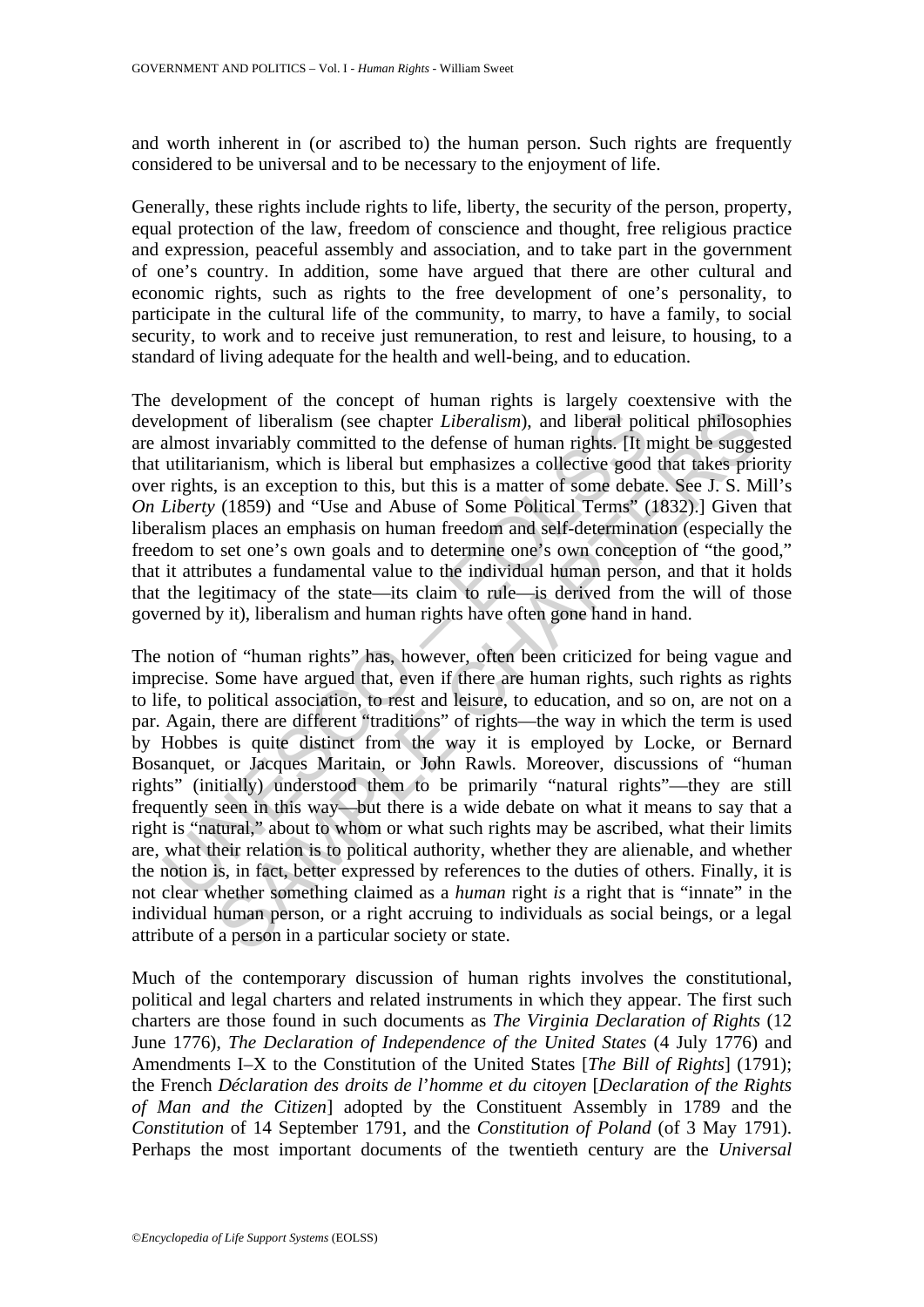*Declaration of Human Rights*, adopted by the General Assembly of the United Nations in 1948, and the subsequent UN International Covenants on Economic, Social and Cultural Rights (1966), on Civil and Political Rights (1966), and the Optional Protocol to the International Covenant on Civil and Political Rights (1966).

## **2. Defining Human Rights**

#### **2.1 Natural, Civil, and Legal Rights**

Generally, when people employ the term "human rights" they mean some or all of the following:

defended by an appeal to a "foundationalist," moral, or metaphy<br>These are, then, rights that individuals possess in virtue of the ki<br>are—that is, naturally, or "essentially" (e.g. qua persons or que<br>(Sometimes other condit France, then, rights that individuals possess in virtue of the kinds of beings<br>is that individuals possess in virtue of the kinds of beings<br>at is, naturally or "essentially" (e.g. qua persons or qua attaional being<br>imes o (a) Natural rights: Traditionally, human rights—particularly natural rights—have been defended by an appeal to a "foundationalist," moral, or metaphysical justification. These are, then, rights that individuals possess in virtue of the kinds of beings they are—that is, naturally, or "essentially" (e.g. *qua* persons or *qua* rational beings). (Sometimes other conditions are included as well, such as being free, rational, autonomous, capable of having or identifying one's good, capable of articulating and acting on a plan of life—or just having the potential to possess such characteristics.) In other words, these rights are not held by individuals in virtue of some "incidental" characteristic—e.g. being a member of a certain class or race, having a particular position or function in society, and so on. Natural rights are generally held to be rights of individuals, not of collectives.

Such rights are sometimes said to be natural because they are discovered by reason in nature or in the "natural law"—i.e. reason "sees" that certain beings must have certain rights in order for them to act as the kind of beings they are. Because such rights can be naturally known by all rational beings, those who can know and benefit from them must therefore respect them. These rights are, furthermore, sometimes said to be "natural" in the sense that they would exist in a state of nature, if there ever were such a place.

On each of these models, because these rights are "natural" to persons, they are also usually considered to be inalienable without the right-holder's consent. Examples of these rights would be the right to life and to preserve one's life, the right to pursue (one's own conception of) the good, freedom of conscience, and to be treated as a person.

Frequently, natural rights are described as basic—that is, as not depending on any pre-existing duties or responsibilities. Here, rather than being derived from or subject to a particular conception of the good, they are part of "the good" and therefore serve as the standard of right and wrong action.

Natural rights are held to be antecedent to, and independent of, the state in general, and of any government or political regime in particular. As natural and ascribed to persons in virtue of them being persons, they are moral claims that must be respected, and serve as limits or preconditions or "trumps" on what others—even the state—can do. For this reason, they have not only moral but legal force.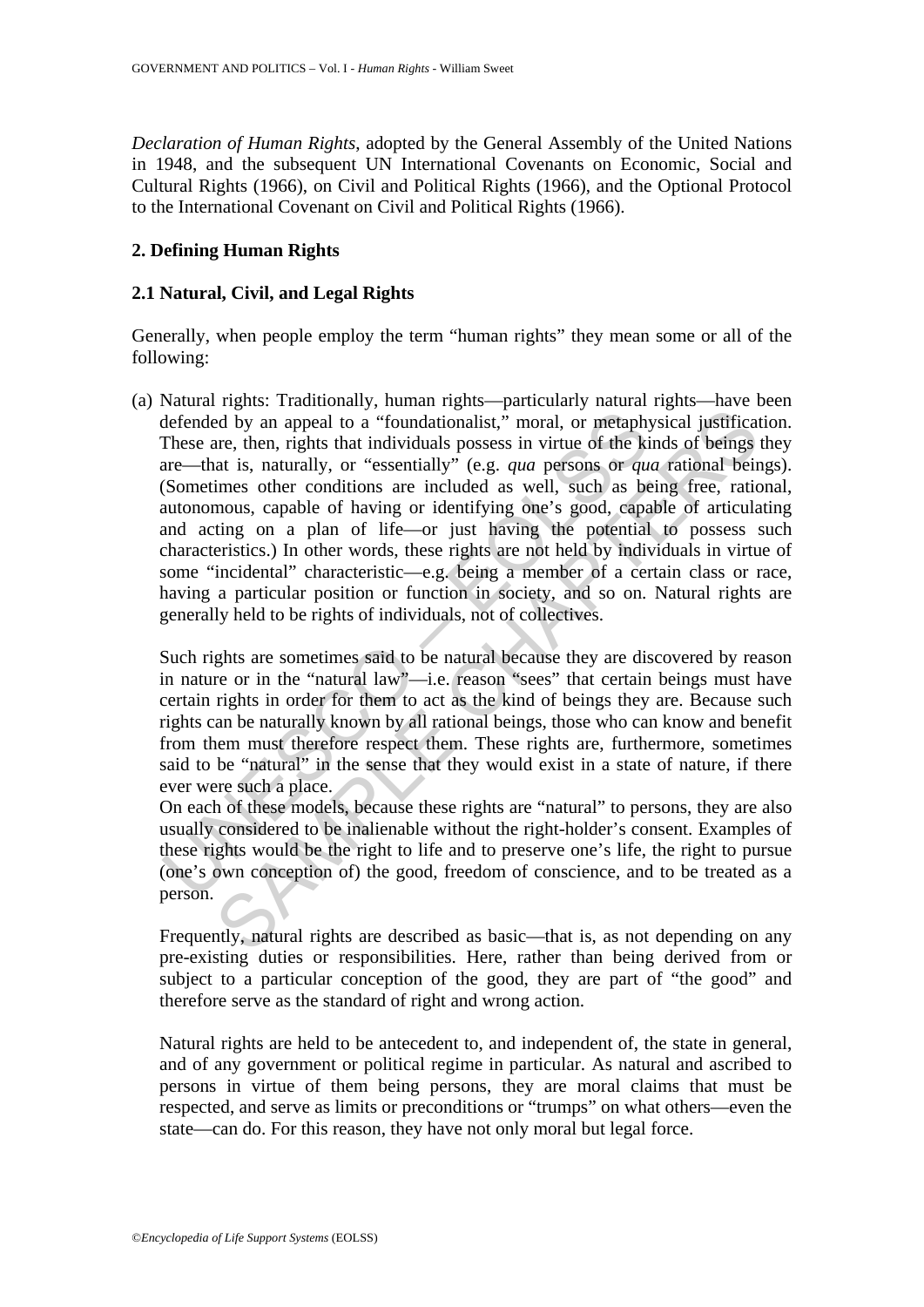- (b) Civil rights: These are rights that individuals are said to possess as members of political communities in general, and are part of the *ius gentium* or law of nations. These should—though, in fact, they may not, like natural rights—be respected within every particular political community. As with natural rights, civil rights are ascribed to persons simply in virtue of them being persons, but they presume a formal juridical order, though not necessarily a written or codified one. This order and these rights are universal, but are known only through the exercise of reason. Examples of such rights are rights to participate in one's own government, to political association, and to free expression and discussion (and, perhaps, to the private ownership of material goods).
- community. These rights may depend on the very specific function<br>person may have—or simply on state fiat—e.g. having a<br>automobile, to vote in the legislature or parliament, to discipline<br>receive a certain level of social a mity. These rights may depend on the very specific functions or activities<br>may have—or simply on state fiat—e.g. having a right to drive<br>bible, to vote in the legislature or parliament, to discriptine one's children<br>a cer (c) Positive or purely legal rights: These are the rights that human beings have simply in virtue of conventions, agreements, customs or laws peculiar to a particular state or community. These rights may depend on the very specific functions or activities that person may have—or simply on state fiat—e.g. having a right to drive an automobile, to vote in the legislature or parliament, to discipline one's children, to receive a certain level of social assistance, and so on. Such rights are granted by the state and can be extended or alienated by it as well—for example, in view of social well being or a common good. While there can be moral claims for such rights, often no metaphysical justification of rights is given. (There is some debate among philosophers and among legal theorists whether one may have a positive or legal right to engage in an activity that is immoral or is inconsistent with someone's civil or natural rights.) Because such rights are "contingent," some would dispute the view that they are human rights—though this is not the view of legal positivists, legal realists, and of an increasing number of states (see below, for an elaboration of this point). Thus, while human rights are often present in constitutions, charters, and bills of rights, and while they are often justified by the claim that they are "natural," their legal weight is derived from the fact that they are (simply) legal rights.

Despite the preceding distinction, there is a continuing debate whether there are any rights other than legal rights, and whether a particular claim to a power is a claim to a natural, or a civil, or a purely legal right.

#### **2.2 Negative and Positive Rights**

A further distinction in rights, particularly since the late nineteenth century, is based on a presumed difference between "negative" liberty and "positive" liberty.

One model, which emphasizes negative liberty, holds that to have liberty or to be free is simply not to be hindered in the pursuit of one's good by others. A human right, then, is simply a claim to be free from external interference. Individuals have the right to do whatever they wish so long as it does not interfere with others pursuing their rights, and the place of the state is simply to hinder those who would hinder another from exercising her or his rights.

Some argue that, in addition to negative rights, there is a second model of rights positive rights. On this view, the development and growth of individual persons requires not just (or not primarily) freedom from external interference, but also freedom to attain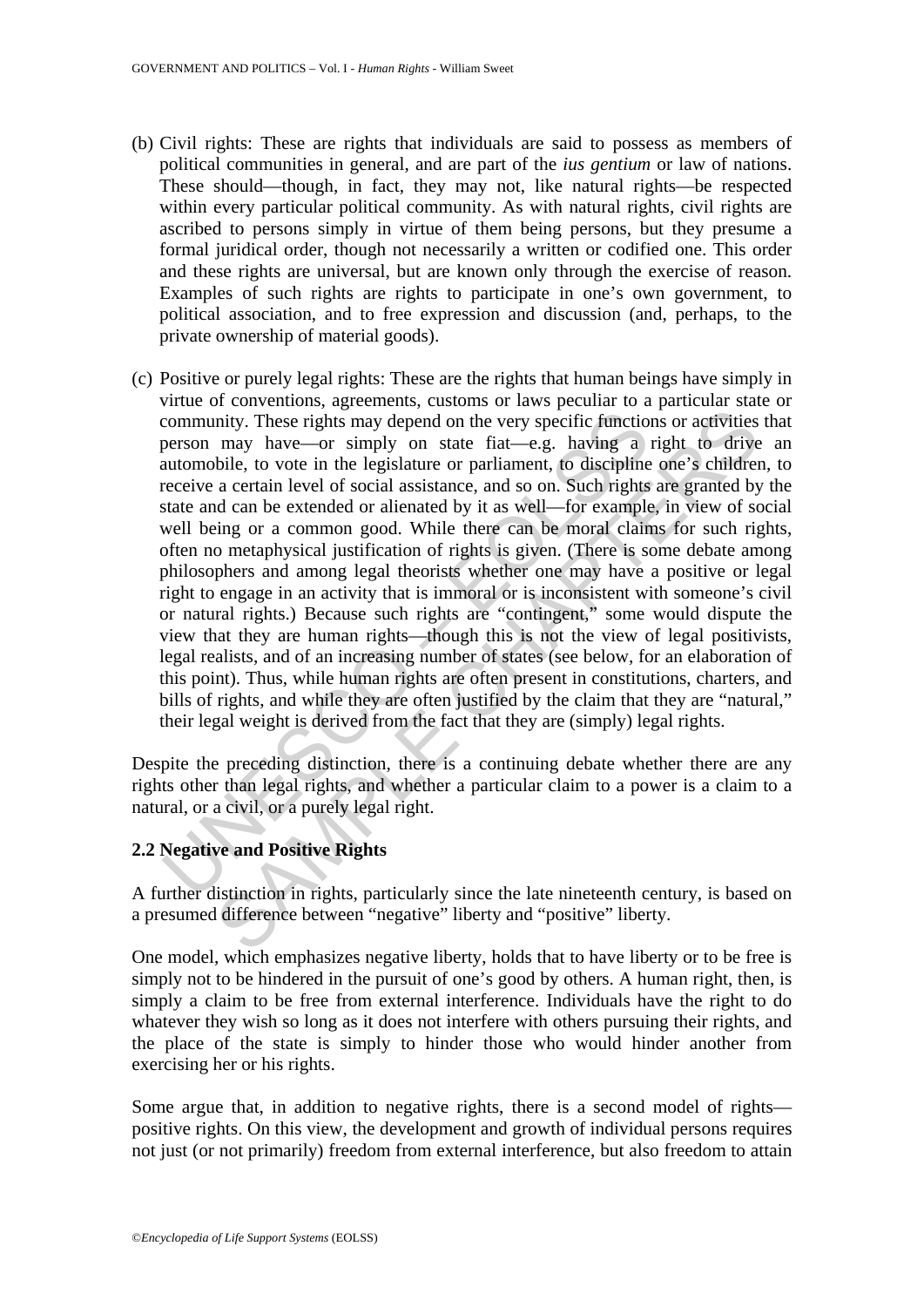some goal or result—specifically, the development of oneself as fully human. Thus, we do not have the dignity and respect due us unless we have access to, and therefore have a genuine power to choose, those things necessary to our development as persons. One's rights, then, involve more than being assured that others do not illegitimately interfere in one's pursuit of the good. They require that one have the opportunity and the means to acquiring certain goods.

It has been argued, however, that claims to positive rights require the restriction of more fundamental negative rights (and civil liberties), and that positive rights undermine fundamental negative rights. This discussion continues today.

#### **2.3 Individualist and Collectivist Views of Rights**

In line with the preceding distinction between negative and positive rights, there are two principal currents of theories of human rights. The first (and perhaps the most dominant view) is the "individualist" current. This view is found from the time of Hobbes, but can also be attributed to Locke, Adam Smith, and Herbert Spencer (and, perhaps, J. S. Mill)—and, in our own day, to Robert Nozick and Ayn Rand.

ne with the preceding distinction between negative and positive ricipal currents of theories of human rights. The first (and perhaps  $v$ ) is the "individualist" current. This view is found from the time be attributed to Lo is the preceding distinction between negative and positive rights, there are urrents of theories of human rights. The first (and perhaps the most dominal infurtual infurtual infurtual infurtual infurtual infurtual infurtua On this view, rights are primarily characteristics of individuals, guarantee the value and respect of individuals, and are basic in that they are constituent of each individual's conception of the good. Here, individual rights take priority over social or collective goods or interests. Thus, each individual has a right to determine her or his conception of the good, and therefore individuals can act on their rights as far as they wish, just so long as these actions do not conflict with the similar rights of others. The rights of collectivities are simply the aggregate of the rights of individuals, and the former cannot have priority over the latter. Even though collectivities have a greater number of rights, the rights are the same in kind, and so a greater number of rights do not entail a greater right. Frequently, this current reflects a view of the human person as "atomistic"—that is, of individuals as fundamentally, morally and ontologically, independent of one another.

A second current of human rights is "non-individualistic". Here, it is agreed that freedom and human rights are demands of the development of human personality, but their moral and legal weight is not based simply or primarily on the value of the individual, but on the fact that these rights exist in view of a common or shared end. On this second view, human rights are important— and may even be fundamental—but individuals do not wholly determine their concept of the good, and there are certain common goods that society can expect all of its members to respect and promote. Moreover, because individuals are seen as primarily social beings, some, if not all, rights can be restricted where they would conflict with a social or common good or right.

#### **2.4 Social or Collective Rights**

While human rights are classically ascribed to individuals as individuals, as noted earlier they now often include collective or social rights. In one sense all rights are "social," because they exist where individuals are not alone and involve obligations on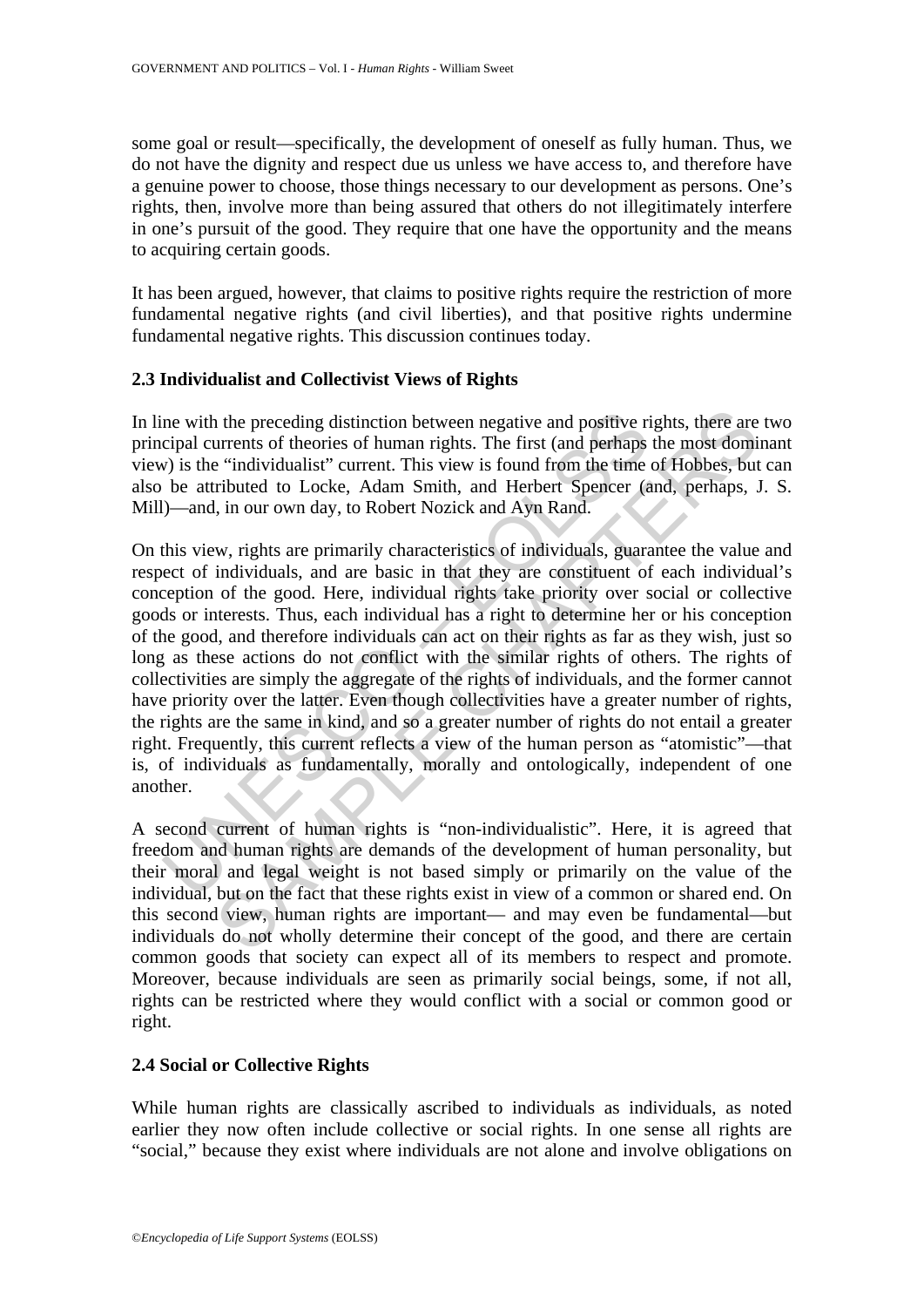others. But in a deeper sense, social or collective rights are rights of collectivities, such as a nation's right to determine its own affairs, language rights, rights of minority groups, the right to development and permanent sovereignty over natural wealth and resources, and so on. Commonly, collective rights are considered to be more than a sum of individual rights, and can also sometimes override certain individual human rights. The ground of the priority of collective or social rights is not necessarily based on numbers. It may be based on the well-being of the community as a whole, but can also be based on their necessity to human dignity or to collectivities and individuals retaining certain characteristics (language, religion, or culture) that are essential to those who are members of that language, religion, or culture (see chapter *Religion and Politics*).

#### **2.5 Universal Rights**

Final distinction that should be made is between "universal" ripluman rights. In the former case, certain rights are held to apply to also an beings, because they are constituents of basic lumnan digns, because they are co Examples and the made is between "universal" rights and the complision in rights are culture specific and that there are no universal standards ts. In the former case, certain rights are held to apply to all human being mg One final distinction that should be made is between "universal" rights and the claim that human rights are culture specific and that there are no universal standards for human rights. In the former case, certain rights are held to apply to all human beings, as human beings, because they are constituents of basic human dignity, and they are necessary to life as persons. On the other hand, those who hold that human rights are culture specific claims do not deny the existence of universal human rights, but say that the universal applicability or the appropriateness of these rights in each culture must be considered in the context of that culture and its particular understanding of the nature of persons and their relation to society. Because of the wide variation of basic cultural or material conditions among societies and cultures, one cannot expect to find the same rights, or certain rights accorded the same priority or value, in all cultures.

TO ACCESS ALL THE **32 PAGES** OF THIS CHAPTER, Visit: http://www.eolss.net/Eolss-sampleAllChapter.aspx

#### **Bibliography**

- - -

Brett A. S. (1997). *Liberty, Right, and Nature: Individual Rights in Later Scholastic Thought*. 254 pp. Cambridge: Cambridge University Press.

Brownlie I., ed. (1992). *Basic Documents on Human Rights*, 3rd edn. 631 pp. Oxford: Clarendon Press. [This contains all the major international declarations, charters, conventions and protocols since the end of the Second World War.]

Macpherson C. B. (1962). *The Political Theory of Possessive Individualism: Hobbes to Locke*. 310 pp. Oxford: Clarendon Press. [A classic account of Hobbes and Locke from a Marxist perspective, much contested.]

Maritain J. (1943). *The Rights of Man and Natural Law*, trans. D. C. Anson, 119 pp. New York: C. Scribner's Sons. [An extensive account of the basis and character of human rights in the Thomistic tradition.]